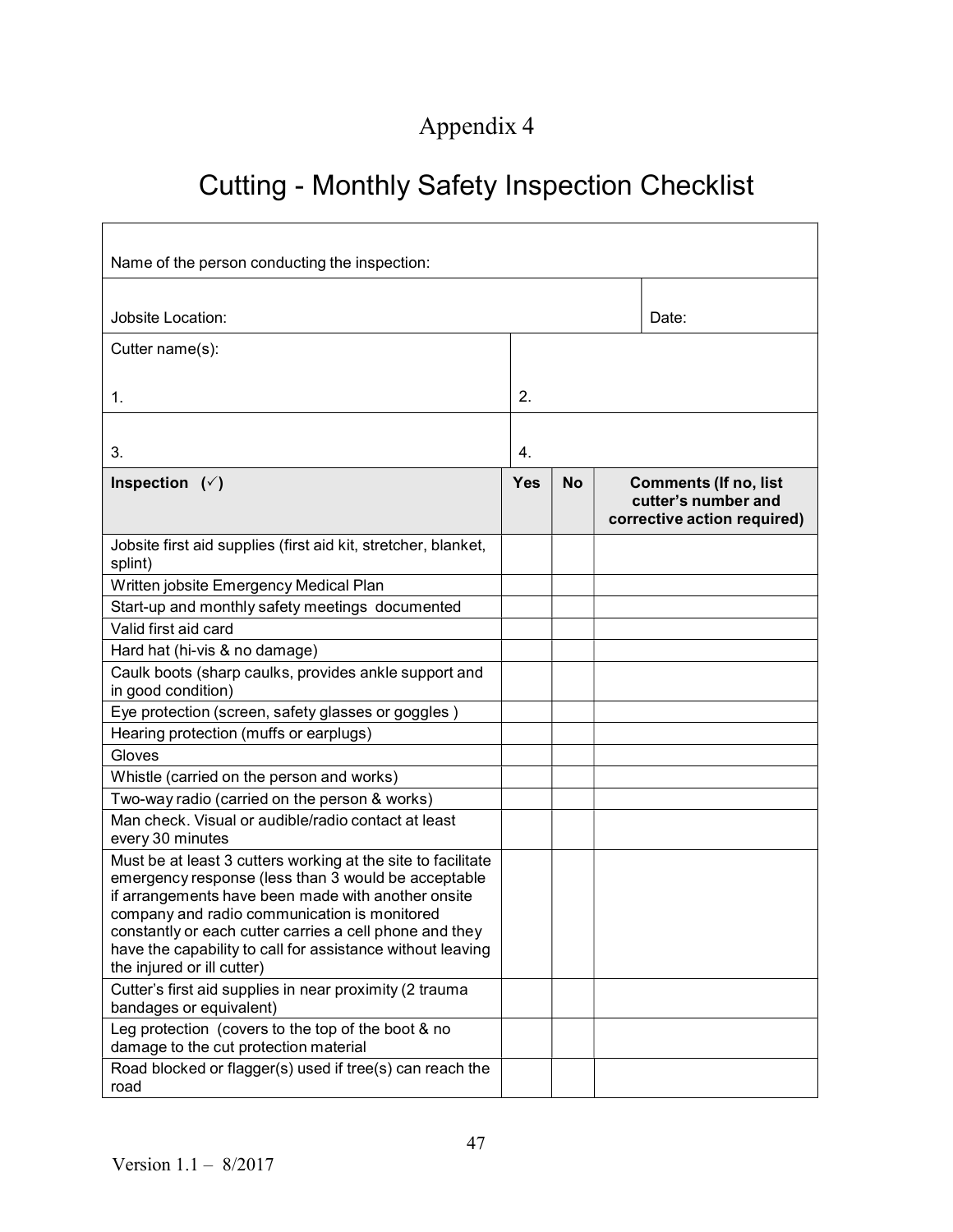| Wedges in near proximity (minimum of 2 wedges & in<br>good condition)                                                                                                                                                                                                                                                         |  |  |
|-------------------------------------------------------------------------------------------------------------------------------------------------------------------------------------------------------------------------------------------------------------------------------------------------------------------------------|--|--|
| Axe in near proximity (sharp, handle tight and in good<br>condition)                                                                                                                                                                                                                                                          |  |  |
| Saw gas in approved container                                                                                                                                                                                                                                                                                                 |  |  |
| Saw chain brake and trigger lock working properly                                                                                                                                                                                                                                                                             |  |  |
| Saw chain is sharp and properly tensioned                                                                                                                                                                                                                                                                                     |  |  |
| Saw is in good condition                                                                                                                                                                                                                                                                                                      |  |  |
| During operation, saw is gripped with the cutter's<br>thumb under the handlebar                                                                                                                                                                                                                                               |  |  |
| At least 2 tree lengths between work areas                                                                                                                                                                                                                                                                                    |  |  |
| Area around the tree is assessed for hazards (danger<br>trees, widowmakers, loose objects)                                                                                                                                                                                                                                    |  |  |
| Work area around the tree is brushed out                                                                                                                                                                                                                                                                                      |  |  |
| Escape path is established that will allow the cutter to<br>move at least 10 feet from the stump                                                                                                                                                                                                                              |  |  |
| Tree is assessed for lean, overhead hazards & defects                                                                                                                                                                                                                                                                         |  |  |
| Proper undercut is completed (cuts meet/no kerf<br>dutchman, horizontal cut is level, depth of 1/4 to about<br>1/3 the tree diameter, cleaned out, face opening at<br>least 1/5 the tree diameter)                                                                                                                            |  |  |
| Undercut is used on trees over 6 inches DBH                                                                                                                                                                                                                                                                                   |  |  |
| Backcut is placed above the horizontal face cut                                                                                                                                                                                                                                                                               |  |  |
| Hinge. Corners are maintained, adequate width across<br>the stump                                                                                                                                                                                                                                                             |  |  |
| Escape path is used once the tree is committed to fall.<br>Cutter should move at least 10 feet from the stump and<br>look up and watch for falling limbs, tops, etc.                                                                                                                                                          |  |  |
| Domino falling is avoided (setting up multiple trees)                                                                                                                                                                                                                                                                         |  |  |
| Demonstrates directional control (uses proper wedging<br>technique & hinge width)                                                                                                                                                                                                                                             |  |  |
| Avoids unnecessary brushing of timber                                                                                                                                                                                                                                                                                         |  |  |
| Follows proper procedures for pushing a tree that is<br>limb tied or to overcome another falling difficulty (brush<br>out around both trees, establish an escape path from<br>the pusher tree, cut-up the first tree and drive in a<br>wedge(s), while cutting the "pusher tree", don't turn<br>your back on the cut-up tree) |  |  |
| Danger trees felled progressively with standing timber                                                                                                                                                                                                                                                                        |  |  |
| Danger trees felled in the direction of lean and into<br>open areas whenever possible                                                                                                                                                                                                                                         |  |  |
| Lay of the tree is sized up before limbing/bucking<br>(looks for bind, pivot points and potential log<br>movement)                                                                                                                                                                                                            |  |  |
| Establishes an escape path before starting a bucking<br>cut                                                                                                                                                                                                                                                                   |  |  |
| Limbs cut flush to log                                                                                                                                                                                                                                                                                                        |  |  |